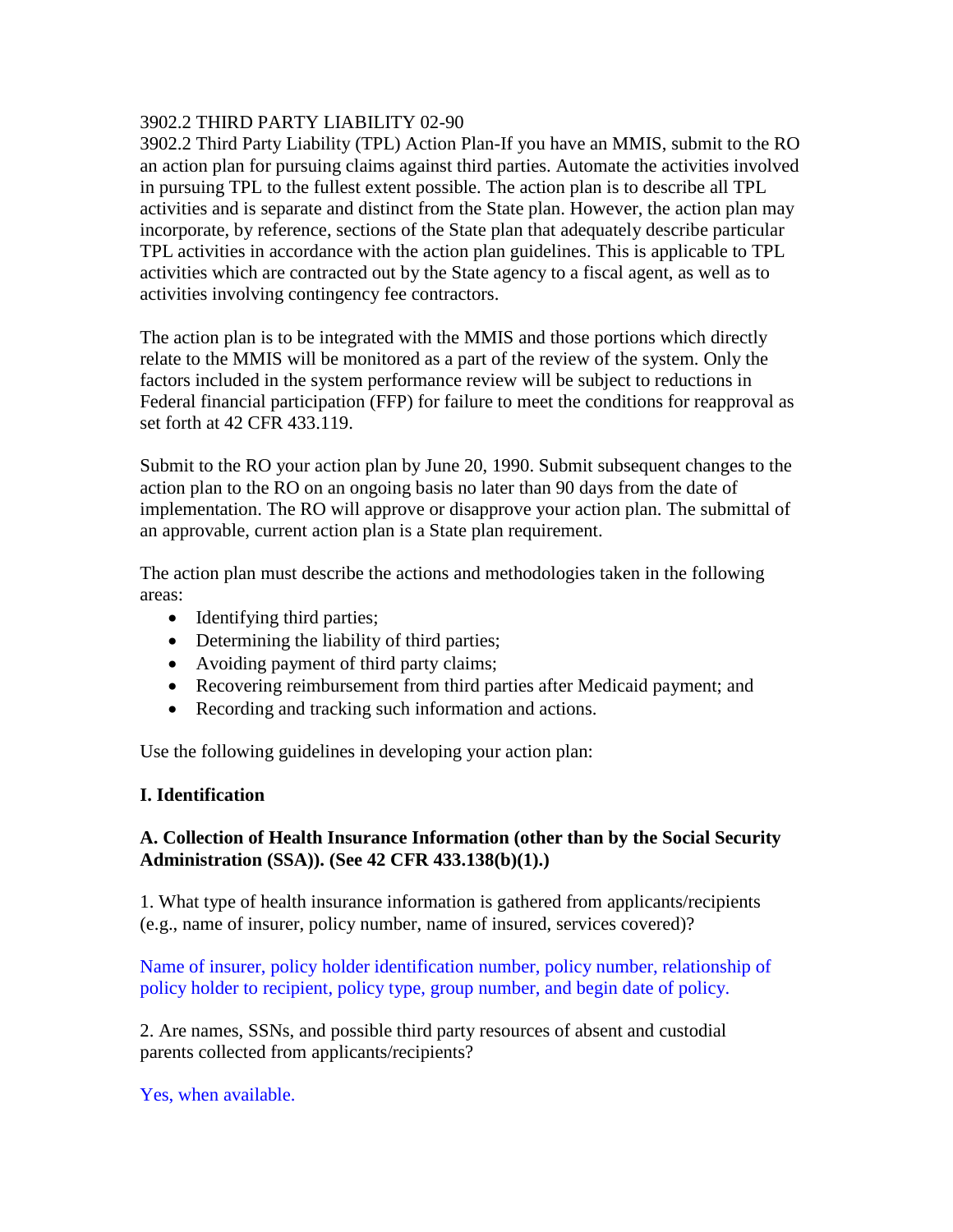3. Who collects this information (e.g., State agency, county office, contractor)?

The Department collections the information as well as Department of Social Services and our TPL contractor.

4. When and how is the information verified?

The information is verified through the projects quasi verification; through our data match with IV-D; and through our normal weekly claims processing cycle.

5. How are the data transmitted to the Medicaid agency? What are the timeframes for transmitting the data?

The information is transferred via SFTP from HMS monthly with regard to our data matches and the IV-D agency. We can update the MMIS resource file daily when we are aware of a change.

6. Where is the verified information maintained (e.g., eligibility case file, claims processing subsystem, third party data base, third party recovery unit)?

The information is stored in the TPL subsystem which is sent over weekly to the MMIS Resource file weekly.

7. What actual information is maintained?

Data maintained on the file: Origin of information, name of issuer, relationship to recipient, policy holder name, policy holder number, group and coverage type, begin date and end dates, dependant coverage, name, address, phone number of insurance carrier.

8. How does the TPL file data interface with the claims processing subsystem or other subsystems?

The MMIS Resource file is read by the claims processing subsystem to deny a claim anytime there is a resource on-line and to prepare retro and pay and chase billings, from the MMIS resource file.

9. What are the timeframes for incorporating the information into the file or files mentioned above?

The normal process is that the information is transmitted weekly into the MMIS resource file. However, in the event of an emergency it is real time.

**B. Health Insurance Information Collected by SSA (applies to States having a §1634 agreement) (See 42 CFR 433.l38(b)(2).)**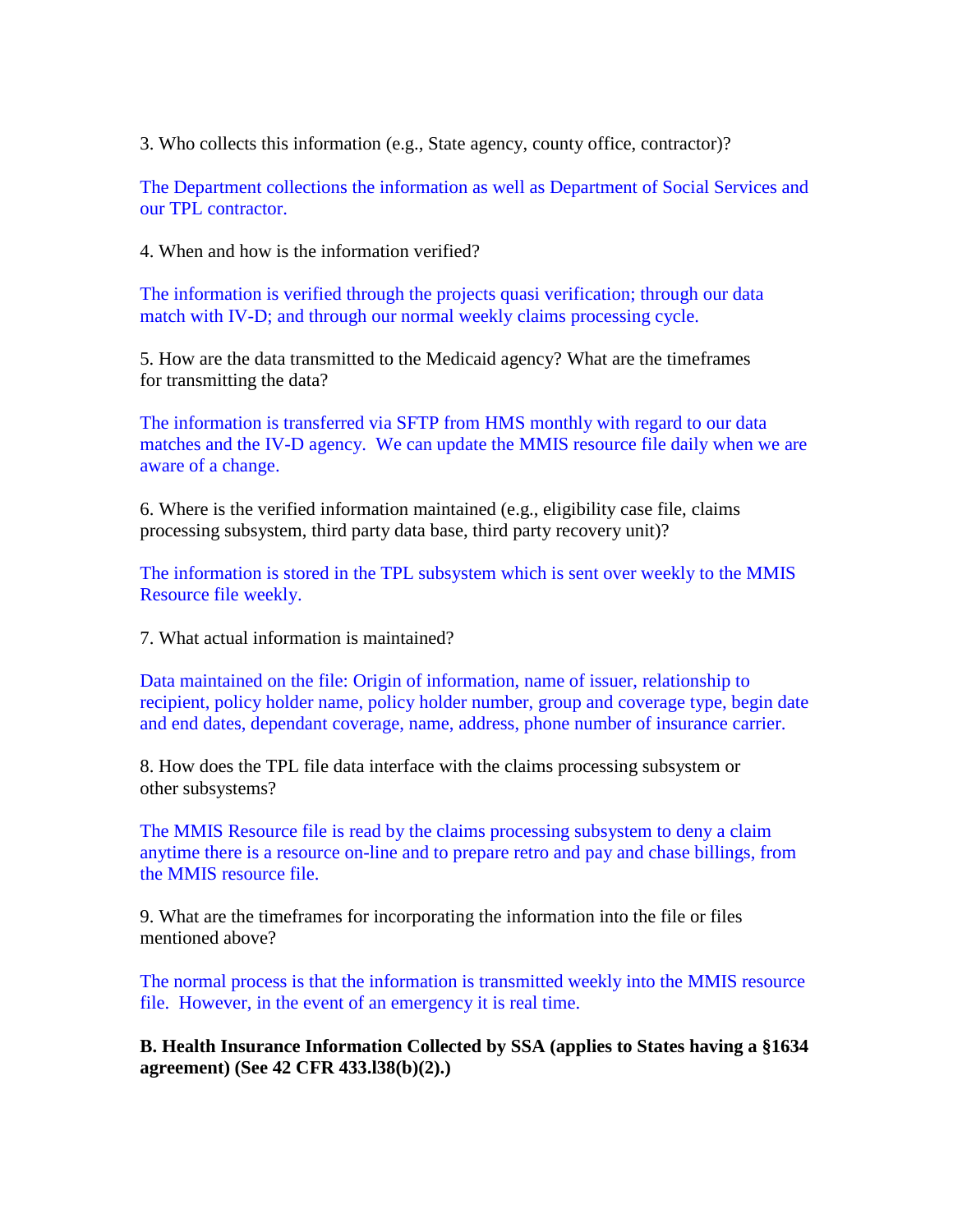1. Who receives the information from the Form SSA-8019?

Hard copies are received by a TPL program specialist, electronic files are received by TPL subsystem administrator.

2. How often is the information received?

Hard copy information is received daily and the electronic submissions are weekly.

3. When and how is the information verified?

The information is verified through the projects that our TPL contractor conducts. Through the match process the TPL contractor identifies claims associated with a recipient that was identified has having TPL. The TPL contractor sends out a project to providers that submitted claims on behalf the identified recipients with the TPL information and instructions to the provider to bill accordingly. If the provider does not submit an EOB stating denied, it is assumed that TPL exists and is added to the TPL Resource file.

4. Where is the verified information maintained? (Refer to I.A.6., if appropriate.)

### MMIS Resource file

5. What actual information is maintained?

Data maintained on the file: Origin of information, name of issuer, relationship to recipient, policy holder name, policy holder number, group and coverage type, begin date and end dates, dependant coverage, name, address, phone number of insurance carrier.

6. How does the TPL file data interface with the claims processing subsystem or other subsystems?

During the weekly cycle, the claims processing system interfaces with the TPL resource file to determine if there is TPL on the file for any recipient involved in the current claims cycle. If so, the claims are segregated and processed against the TPL matrix to determine the action that should be taken 1) pay, 2) deny, 3) pend for medical review.

7. What are the timeframes for incorporating the information into the file or files mentioned above?

The MMIS Resource file updated weekly, however the ability to modify a file can be real time.

# **C. Data from Office of Child Support Enforcement Program (See 45 CFR 306.50.)**

1. What medical support data elements are being received from the IV-D agency?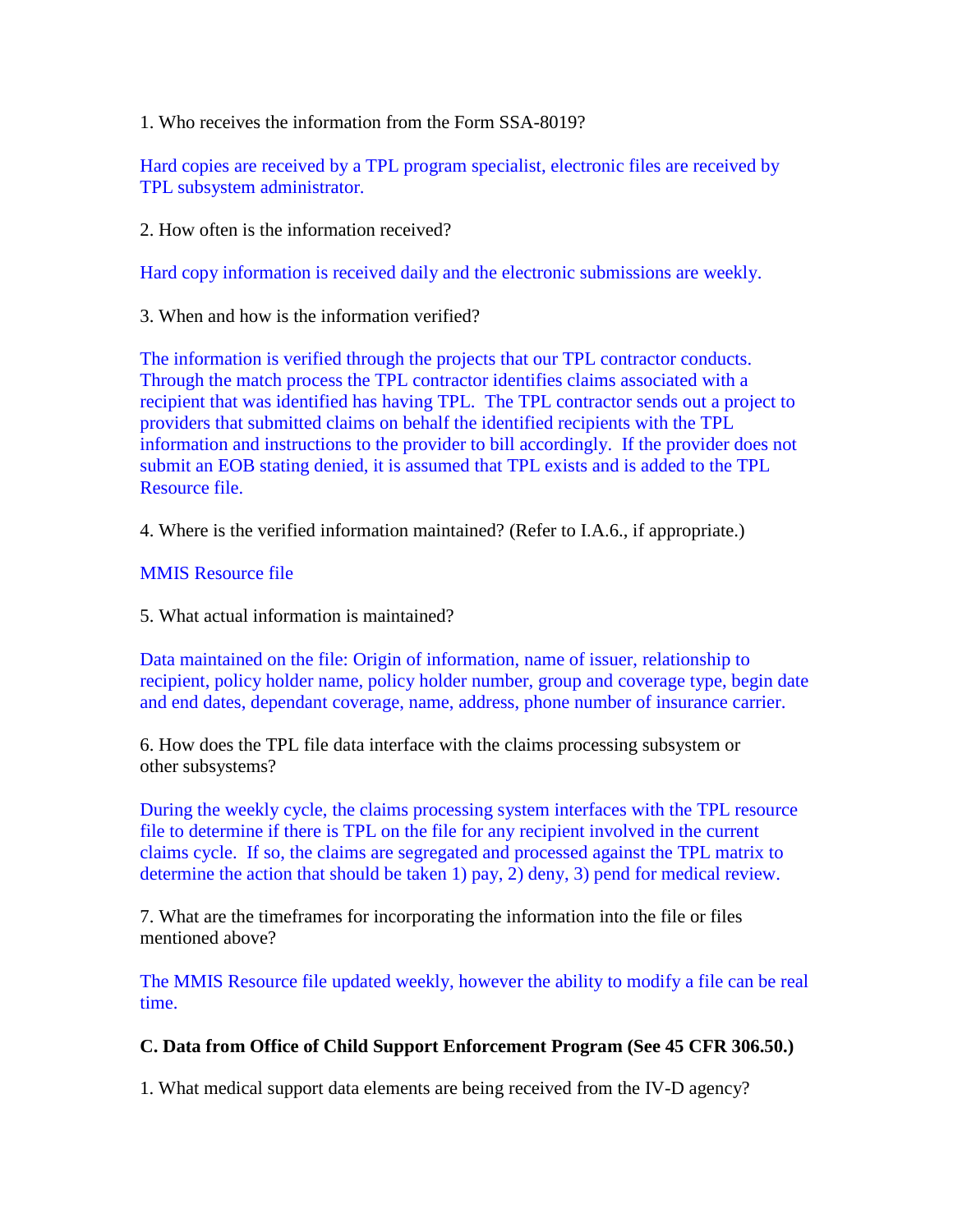Title IV-A case number, title IV-E foster care case number, Medicaid number or the individual's social security number; Name of the noncustodial parent; Social security number of the noncustodial parent; Name and social security number of child(ren); Home address of noncustodial parent; Name and address of noncustodial parent's place of employment; and Whether the noncustodial parent has a health insurance policy and, if so, the policy name(s) and number(s) and name(s) of persons covered.

2. How often is the information received?

Monthly.

3. When and how is the information verified?

Monthly when the Medicaid recipient file is given to DSS and they match their file against it. Those that match DSS verifies the information via phone calls to the carriers and phone calls to the recipients.

4. Where is the verified information maintained? (Refer to I.A.6., if appropriate.)

MMIS Resource file.

5. What actual information is maintained?

Data maintained on the file: Origin of information, name of issuer, relationship to recipient, policy holder name, policy holder number, group and coverage type, begin date and end dates, dependant coverage, name, address, phone number of insurance carrier.

6. How does the TPL file data interface with the claims processing subsystem or other subsystems?

During the weekly cycle, the claims processing system interfaces with the TPL resource file to determine if there is TPL on the file for any recipient involved in the current claims cycle. If so, the claims are segregated and processed against the TPL matrix to determine the action that should be taken 1) pay, 2) deny, 3) pend for medical review.

7. What are the timeframes for incorporating the information into the file or files mentioned above?

# Monthly.

8. Does the IV-D agency have access to your TPL data base?

# No.

9. Does the IV-D agency verify the current TPL status and that the data are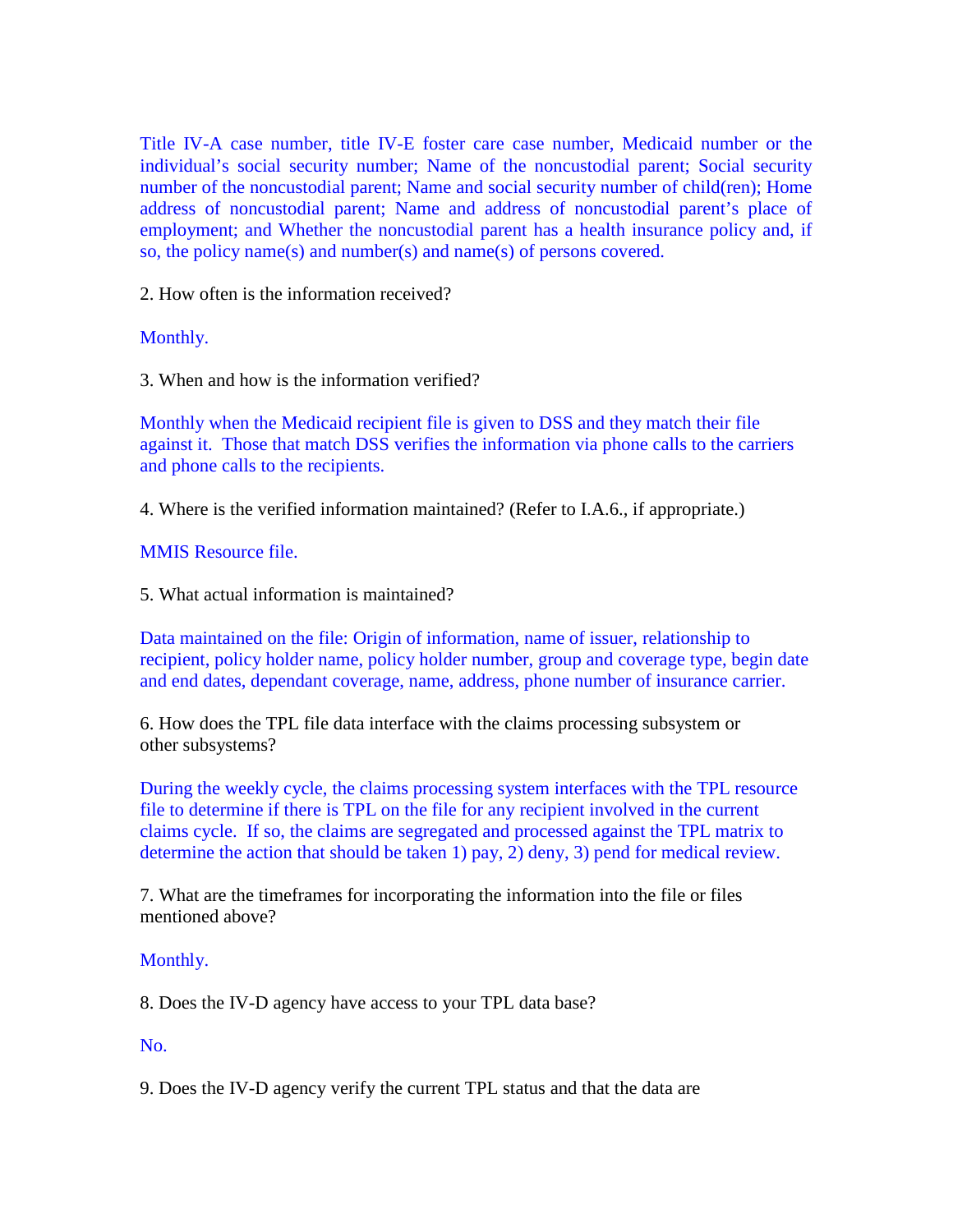#### correct?

Yes.

# **II. Data Exchanges**

#### **A. State Wage and Income Collection Agencies (SWICAs) and SSA Wage and Earnings (Beneficiary Earnings Exchange Record (BEER)) Files (See 42 CFR 433.138(d)(1).)**

1. Are you conducting data matches with State wage information collection agencies and SSA wage and earnings files?

No.

2. Do you perform this match or does a contractor? If a contractor does it, who is the contractor?

3. Are the names and SSNs of absent parents being matched with SWICA and SSA files?

4. What is the process for conducting the data exchanges? (Include frequency of exchange.)

5. How do you follow up on and verify the information to determine if employer group health benefits are available directly to the Medicaid recipients or through an absent or custodial parent?

6. What are the timeframes for followup?

7. Where is the verified information maintained? (Refer to I.A.6., if appropriate.)

8. What actual information is maintained?

9. How does the TPL file data interface with the claims processing subsystem or other subsystems?

10. What are the timeframes for incorporating the information into the file or files mentioned above?

11. Do you receive information from the IV-A agency that identifies Medicaid recipients who are employed and their employer(s)? If not, how do you obtain information for this population?

12. If SWICA and SSA wage and earnings data are not being utilized, does the agency have an alternative source of information? (Describe alternative method based on the above questions.) (See  $42$  CFR  $433.138(d)(2)$ .)

# **B. Workers' Compensation (See 42 CFR 433.138(d)(4)(i).)**

1. Are you conducting data matches with the State's workers' compensation agency?

No

2. Do you perform this match or does a contractor? If a contractor does it, who is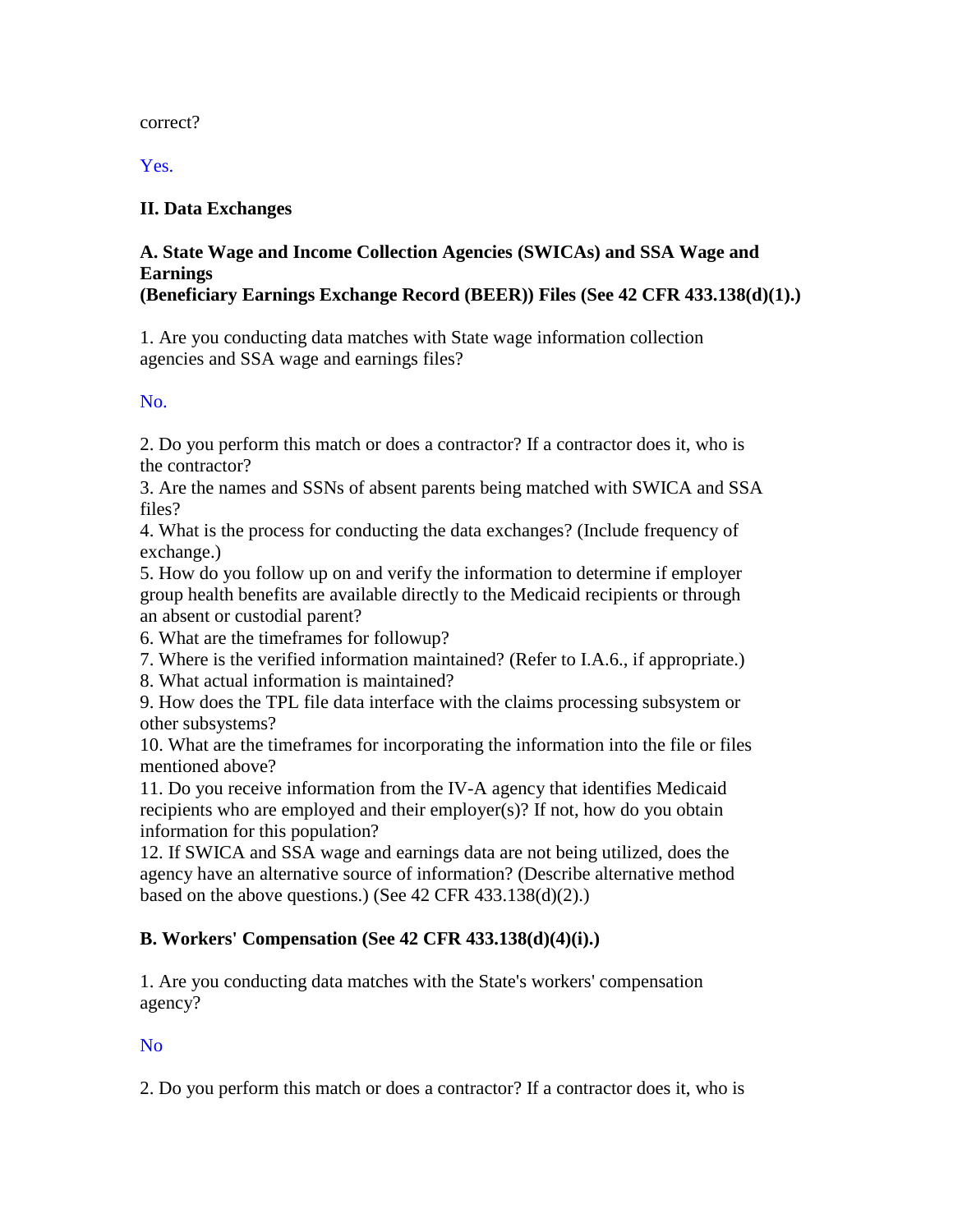the contractor?

3. What is the process for conducting the data exchange? (Include frequency of exchange.)

4. Are the names and SSNs of absent parents being matched?

5. How do you follow up on and verify the information to determine if a Medicaid recipient has an employment related injury or illness?

6. How do you follow up on and verify the information to determine if employer group health benefits are available directly to a Medicaid recipient or through an absent or custodial parent?

7. What are the timeframes for followup?

8. Where is the verified information maintained? (Refer to I.A.6., if appropriate.) 9. What actual information is maintained?

10. How does the TPL file data interface with the claims processing subsystem or other subsystems?

11. What are the timeframes for incorporating the information into the file or files mentioned above?

12. If you are not conducting data exchanges with workers' compensation, was a reasonable attempt made to do so? If yes, did you submit documentation with Attachment 4.22B of the State plan?

# **C. State Motor Vehicle Accident Report Files (See 42 CFR 433.138(d)(4)(ii).)**

1. Are you conducting data matches with State motor vehicle accident report files?

No, we use our claims processing module produce a report of all trauma related accidents/incidents.

2. Do you perform this match or does a contractor? If a contractor does it, who is the contractor?

3. Describe the process for conducting the data exchange. (Include frequency of exchange.)

4. How do you follow up on and verify the information to identify those Medicaid recipients injured in motor vehicle accidents (pedestrians, drivers, or passengers)?

5. How do you follow up on and verify third party resources that would be available through an automobile or liability insurance policy?

6. What are the timeframes for followup?

7. Where is the verified information maintained? (Refer to I.A.6., if appropriate.)

8. What actual information is maintained?

9. How does the TPL file data interface with the claims processing subsystem or other subsystems?

10. What are the timeframes for incorporating the information into the file or files mentioned above?

11. If you are not conducting data exchanges with State motor vehicle accident report files, was a reasonable attempt made to do so? If yes, did you submit documentation with Attachment 4.22B of the State plan?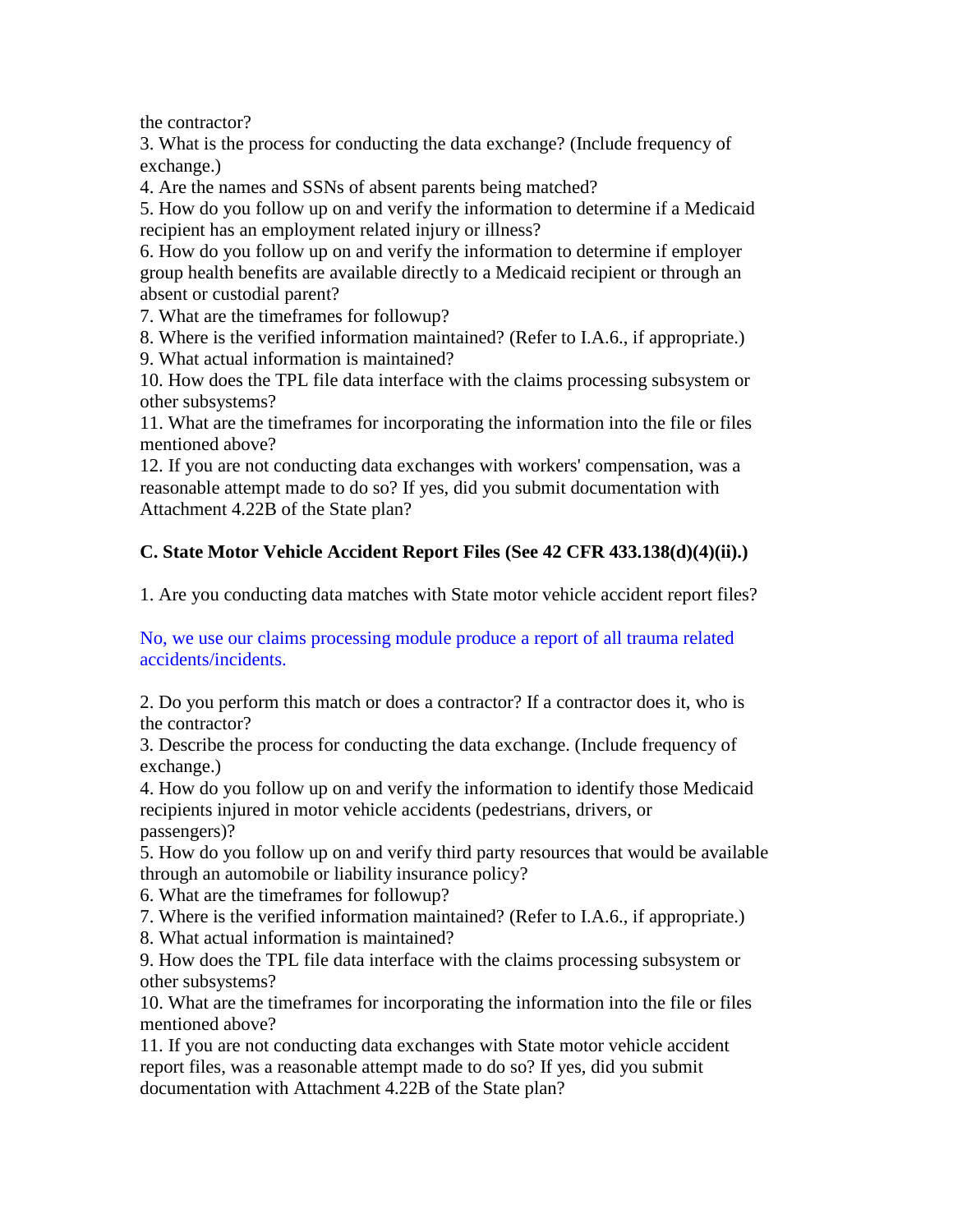### **D. Other Data Exchanges**

1. What other data exchanges do you conduct (e.g., private insurers, Defense Enrollment Eligibility Reporting System (DEERS), credit bureaus, fraternal organizations, unions.)?

#### DEERS, private insurers

For each of these data exchanges, answer the following questions: 2. Do you perform the match or does a contractor? If a contractor does it, who is the contractor?

# Our contractor HMS provides the data matches for both.

3. Are the names and SSNs of absent and custodial parents being matched?

### No.

4. What is the process for conducting the data exchanges? (Include frequency of exchange.)

DEERS is annually, and the private insurance is conducted monthly.

5. How do you follow up and verify the information?

The information is added to our Resource file. The information is verified through the projects that are conducted my HMS.

6. What are the timeframes for followup?

#### N/A

7. Where is the verified information maintained?

MMIS Resource file.

8. What actual information is maintained?

Data maintained on the file: Origin of information, name of issuer, relationship to recipient, policy holder name, policy holder number, group and coverage type, begin date and end dates, dependant coverage, name, address, phone number of insurance carrier.

9. How does the TPL file data interface with the claims processing subsystem or other subsystems?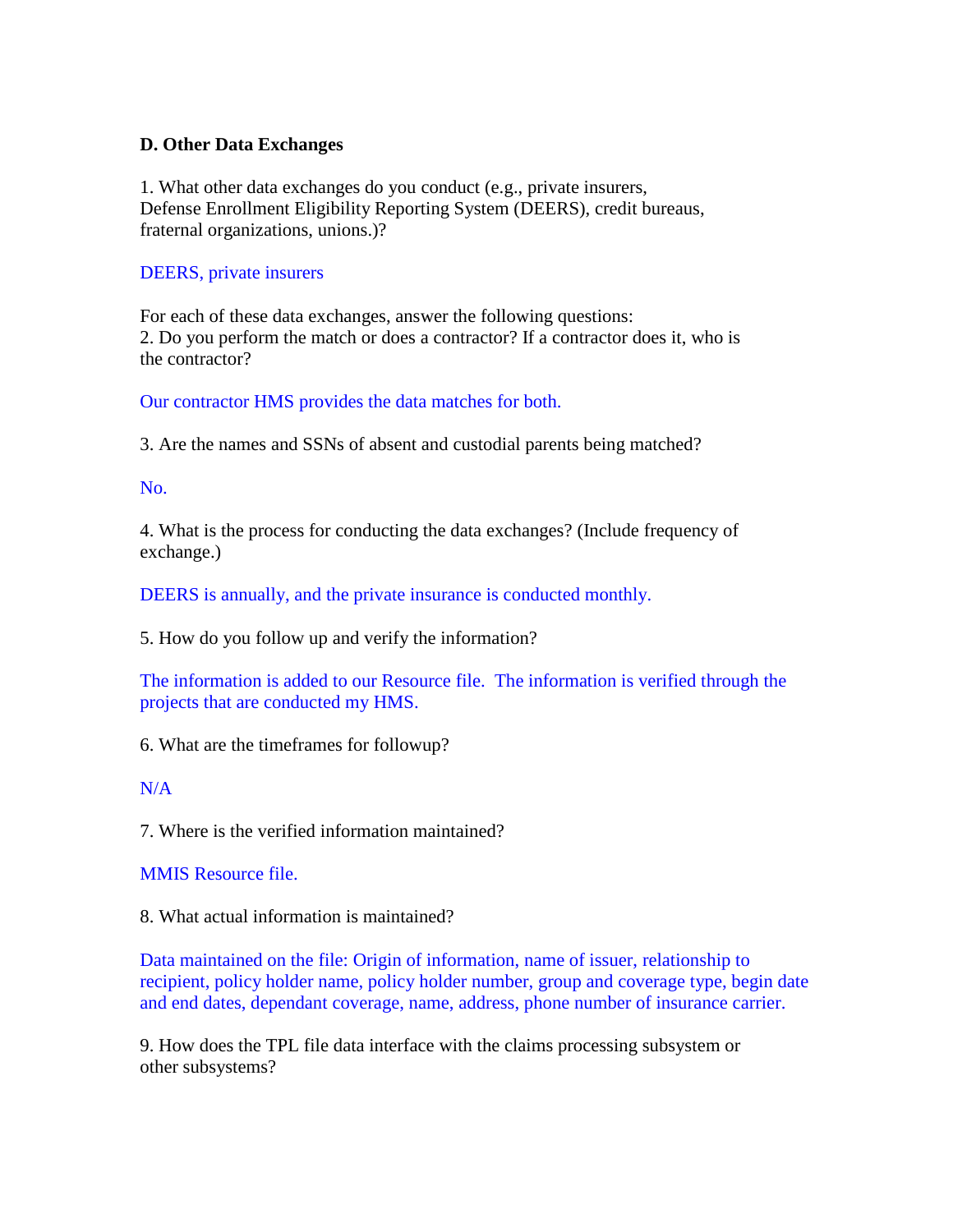During the weekly cycle, the claims processing system interfaces with the TPL resource file to determine if there is TPL on the file for any recipient involved in the current claims cycle. If so, the claims are segregated and processed against the TPL matrix to determine the action that should be taken 1) pay, 2) deny, 3) pend for medical review.

10. What are the timeframes for incorporating the information into the file or files mentioned?

Monthly.

### **III. Diagnosis and Trauma Code Edits (See 42 CFR 433.138(e).)**

1. Are you conducting diagnosis and trauma code edits for codes 800 through 999, with the exception of code 994.6? If not, list codes which are not being edited.

Yes.

2. Do you conduct the diagnosis and trauma code edits or does a contractor? If a contractor does it, who is the contractor?

UNISYS conducts the code edits our fiscal intermediary.

3. What is the process? (Include frequency of conducting edits.)

The edits are in place during our weekly claims processing. Monthly the report is ran and distributed to the Medicaid parish offices.

4. How do you follow up on and verify the information to identify possible trauma related injuries?

The Medicaid parish office worker makes phone calls to the recipients.

5. How do you follow up on and verify that third party resources may be available through a liability insurance policy?

The Medicaid parish office worker asks the recipient.

6. What are the timeframes for followup?

Thirty (30) days.

7. Where is the verified information maintained? (Refer to I.A.6., if appropriate.)

This information is referred to our Trauma unit via an Accident Incident Report (AIR) lead. The Trauma unit enters the lead into the TPL system.

8. What actual information is maintained?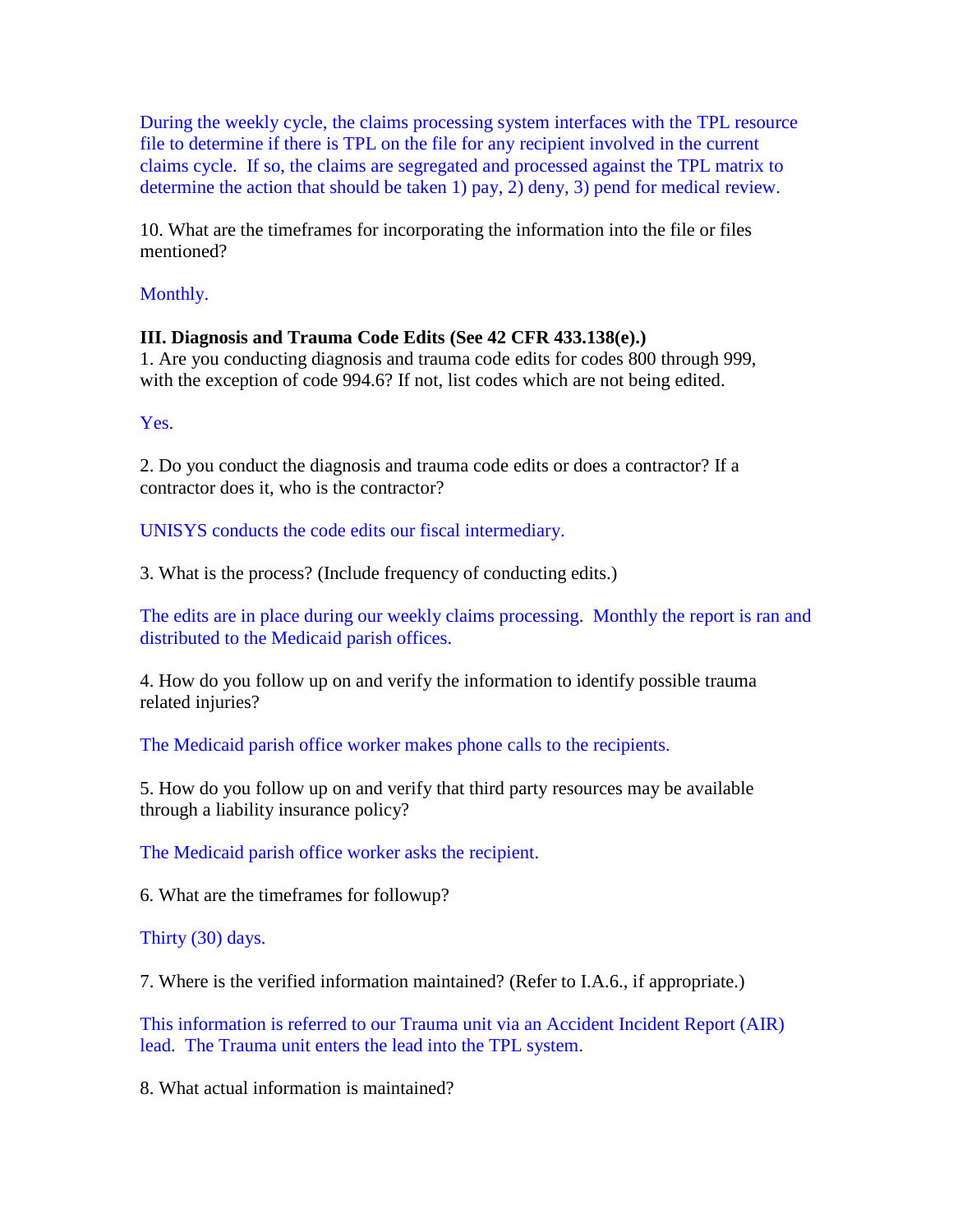Recipient information, date of accident/incident, Insurance information, attorney information, and accident report if available.

9. How does the TPL file data interface with the claims processing subsystem or other subsystems?

When an AIR lead is received a case is created based on the information given. Within the TPL System the information is entered and a claims history pull is requested one month prior to the date of accident/incident. The claims history will run that night and the Specialist can view the claims and select the ones that are associated with the accident. This is used to create the initial lien amount.

10. What are the timeframes for incorporating the information into the file or files mentioned above?

Depending volume and other activities associated with TPL it is a daily operation.

#### **IV. Claims Payment**

#### **A. Cost Avoidance (See 42 CFR 433.139(b)(1).)**

l. Which claim types, recipient populations, etc. are you cost avoiding?

Louisiana cost avoids all claims except for EPSDT and prenatal.

2. What information is available through the recipient's Medicaid identification medium, if any, indicating third party resources?

Carrier name, number, address and phone number for claims processing.

3. What is your process for cost avoiding claims? (Include use of contractor.)

During the weekly cycle, the claims processing system interfaces with the TPL resource file to determine if there is TPL on the file for any recipient involved in the current claims cycle. If so, the claims are segregated and processed against the TPL matrix to determine the action that should be taken 1) pay, 2) deny, 3) pend for medical review.

4. How are electronic billers providing evidence of third party pursuit?

We only accept paper submissions.

5. How do you control and verify the partial payment of claims (hard copy and electronic) after a third party has made payment?

We only accept paper submissions. UNISYS uses the information submitted in the prior payment field of the claim and reviews the EOB for validation.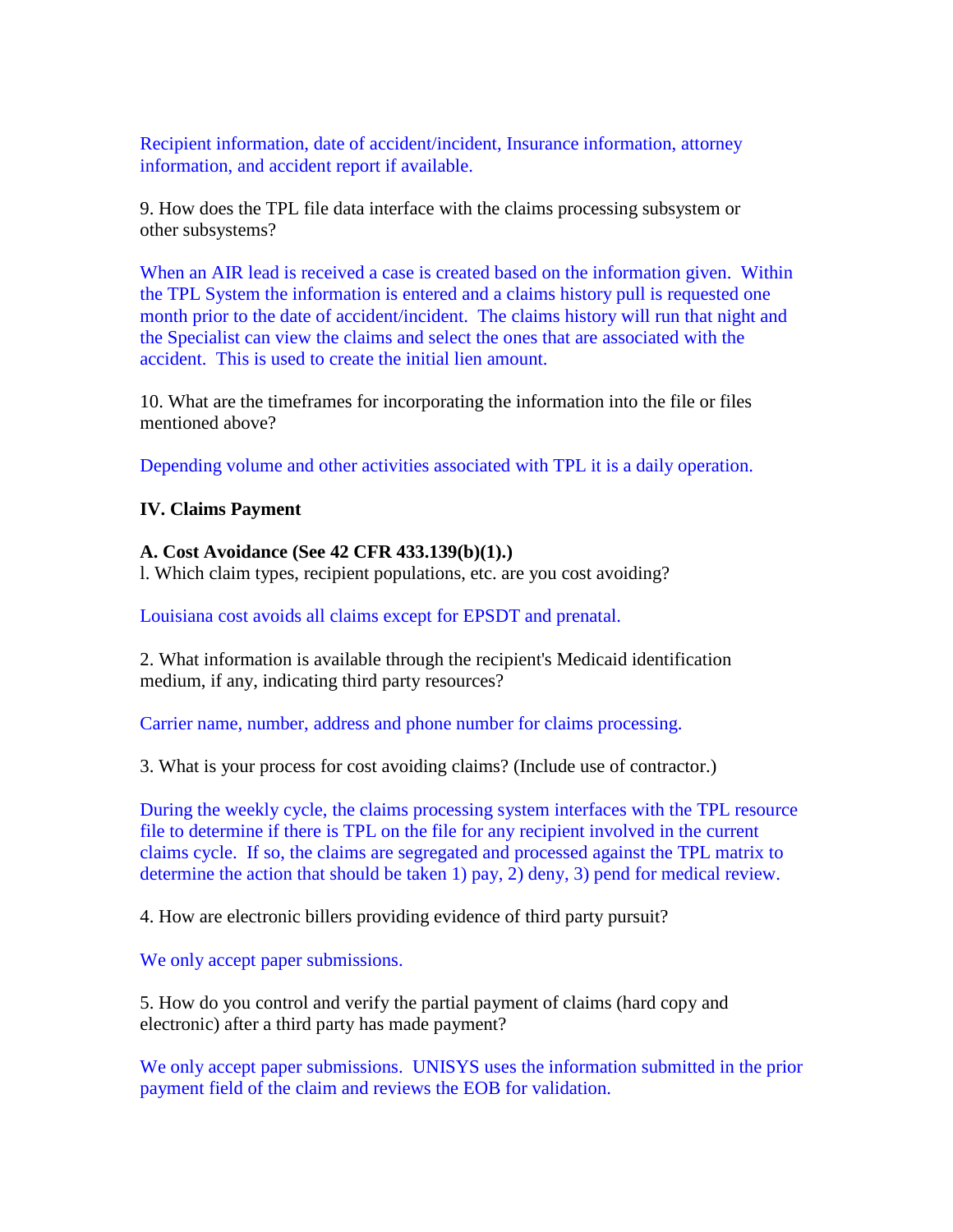6. What method do you use for tracking cost avoided dollars (as reported on the 64.9a, Medicaid Expenditures Report)?

MARS reports M68A Quarterly Private Insurance Cost Avoidance Report is used to track the cost avoided dollars.

a. How do you account for initial claims, and reconcile the amount when the claims are resubmitted?

By requiring the provider to submit the EOMB, pharmacies are audited on the back end.

b. Do you have a method for measuring cost avoided dollars for claims that are never received by the State? (If yes, describe method.)

### No.

c. Do you account for claims denied for cost avoidance purposes only up to the Medicaid payment limit?

Claims denied for TPL and the TPL paid amount.

d. Do you include Medicare or count it separately?

Medicare cost avoidance is counted separately.

e. Do you include recipient copayments?

#### No.

f. What do you include under "other cost avoidance"?

# Nothing.

# **B. Pay and Chase and Recovery (See 42 CFR 433.139(b)(2)and(3).)**

1. Which claim types are you paying and chasing? For which do you have a waiver? Explain those for which you do not have a waiver.

# EPSDT and prenatal.

2. Are you currently paying and chasing claims in accordance with 42 CFR 433.139(b)(3)(i) and (ii)? (This section applies to claims for services for prenatal care for pregnant women, preventive pediatric services or covered services furnished in cases where the third party resource is derived from the absent parent whose obligation to pay third party medical support is enforced by the State title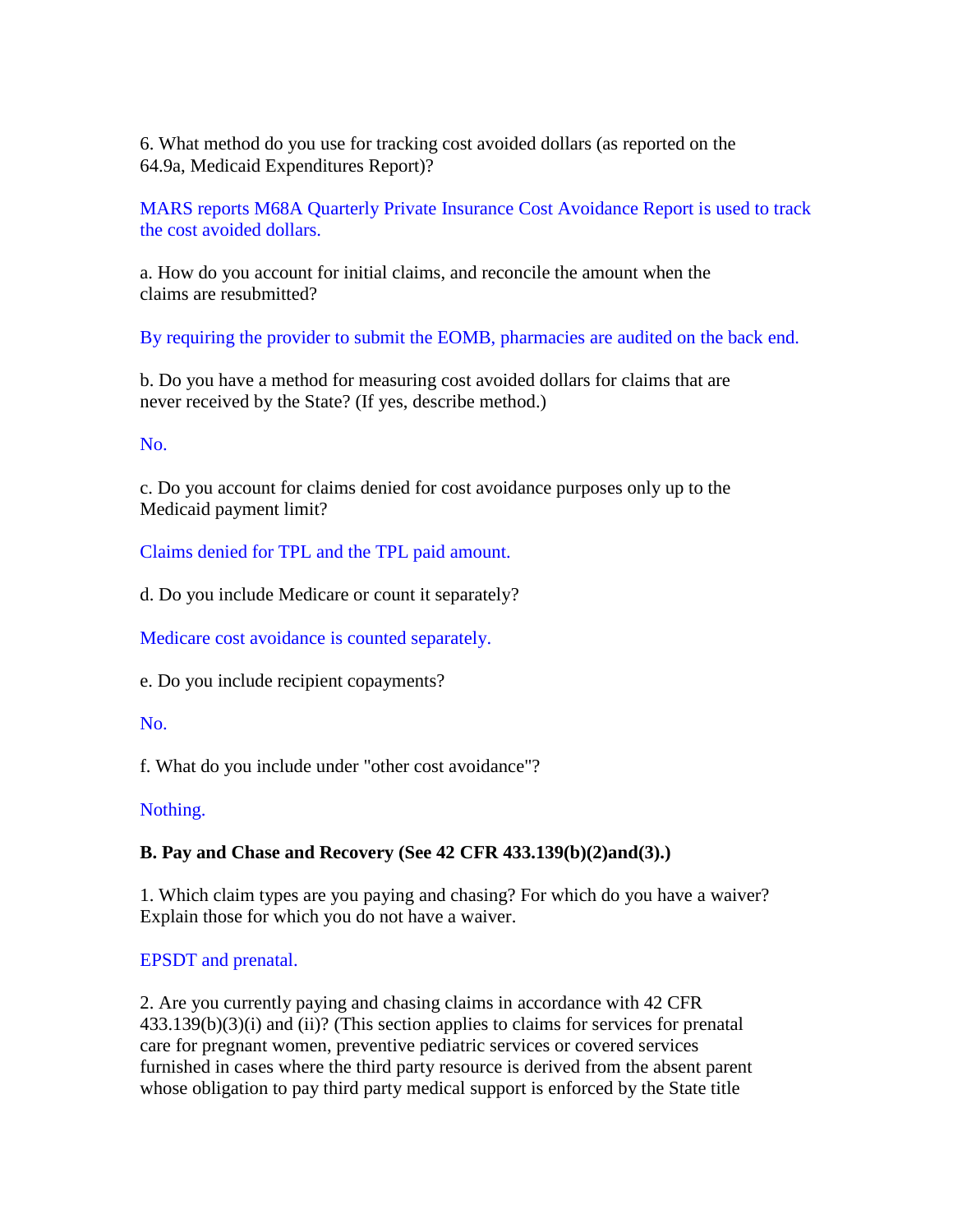IV-D agency.)

Yes.

3. Do you currently have recovery threshold amounts? If so, what are they and how were they determined? For threshold amounts greater than \$100 for health insurance and greater than \$250 for casualty claims, provide documentation including calculations showing that the threshold amounts are cost-effective.

The current threshold is \$500 for trauma related claims. However, we would like to go to \$1,000 for trauma related. A report was created in 2005 to illustrate the cost effectiveness of this increase. With a \$500 threshold there were 1,333 leads for the month of May resulting in claims of \$2,775,237. Same time frame with a \$1,000 threshold there were 446 leads with claims amounting to \$2,181,218. The net effect of this would be a reduction of AIRS by 66% and the claim amount would only be reduced by 21%.

4. Does the threshold include accumulated billing. If so, over what period of time?

The pursues potential third party for claims with diagnosis codes 800-899, except for 994.6 and accumulated payment totals of \$500 or more in each regular weekly pay cycle.

5. How does the system identify when threshold levels are reached?

The code used to pull the data specifies the \$500 and if the claims exceed that amount the information is pulled.

6. What is your process for seeking recovery? (Include use of contractor.)

A report is generated monthly with the trauma related claims greater than the threshold amount and is sent to each parish Medicaid office. The parish office worker contacts the recipient to determine whether or not a third party may be responsible for the accident or incident. If a third party may be responsible the parish office worker sends a Accident Injury Report to the Trauma Unit. The trauma worker reviews the information and opens a trauma case.

a. What codes, if any, are used for recovery purposes (e.g., HCPCS, diagnosis codes, other procedure codes)?

No.

b. How does the system identify individual claims for recovery?

Once a case is established the trauma worker requests a claim history on the recipient starting one month prior to the date of accident. The claim history has all claims for that recipient for the specified time frame.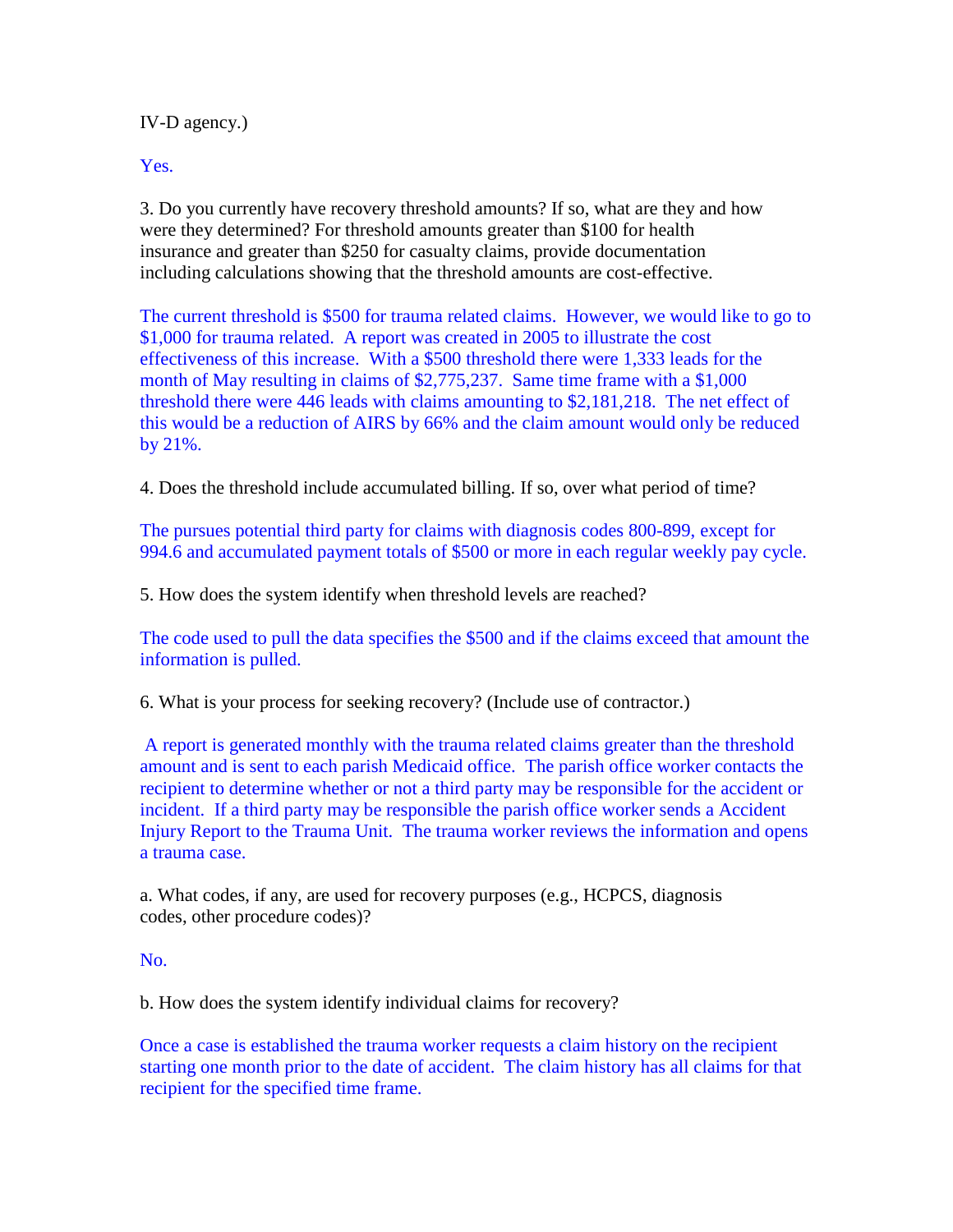c. In what order and from whom do you seek recovery?

Insurance company or attorney of the tortfeasor.

d. How do you follow up to assure collection was made? What are specific accounting and reporting procedures for recoveries?

A notice of intent is mailed to the attorney and or the Medicaid recipient. The case remains open on the system until collections are made.

e. If collection was not made, how does the system trigger follow-up?

We have the ability to have follow letters automatically generated by the system at a given interval.

f. How do you track actual dollars recovered?

When the section receives a check it is logged and the case worker is notified. The case work enters the check into the system and applies it to the case. If the check amount covers the Medicaid paid amount the case is closed. If the check amount doesn't cover the Medicaid paid amount it is applied and the case worker negotiates with the attorney.

g. How are TPL recoveries reconciled with the claims history? Specific the audit and control process.

We have developed a TPL system in house with UNISYS that allows the Trauma workers to pull a claims history for the individual involved in an accident or incident. Based on the information related to the case the Trauma worker decides which claims should be applied to the accident or incident. A notice of claim is then sent to the attorney along with claims used to determine the amount owed for their review. When a check is received, the Trauma worker will pull the electronic case that is associated with it and the check amount is applied to the claims.

h. What are the specific procedures for recovery in casualty cases involving settlement awards?

The case worker opens a case in the TPL system entering the amount of the check received from the award. The case worker requests a claim history. The case worker reviews the claims and applies the check to the claims.

i. Do you have any formal billing arrangements/agreements with private insurers? If so, describe. (Include the information shared/required, timeframes, and outstanding claim amounts are reconciled.)

No.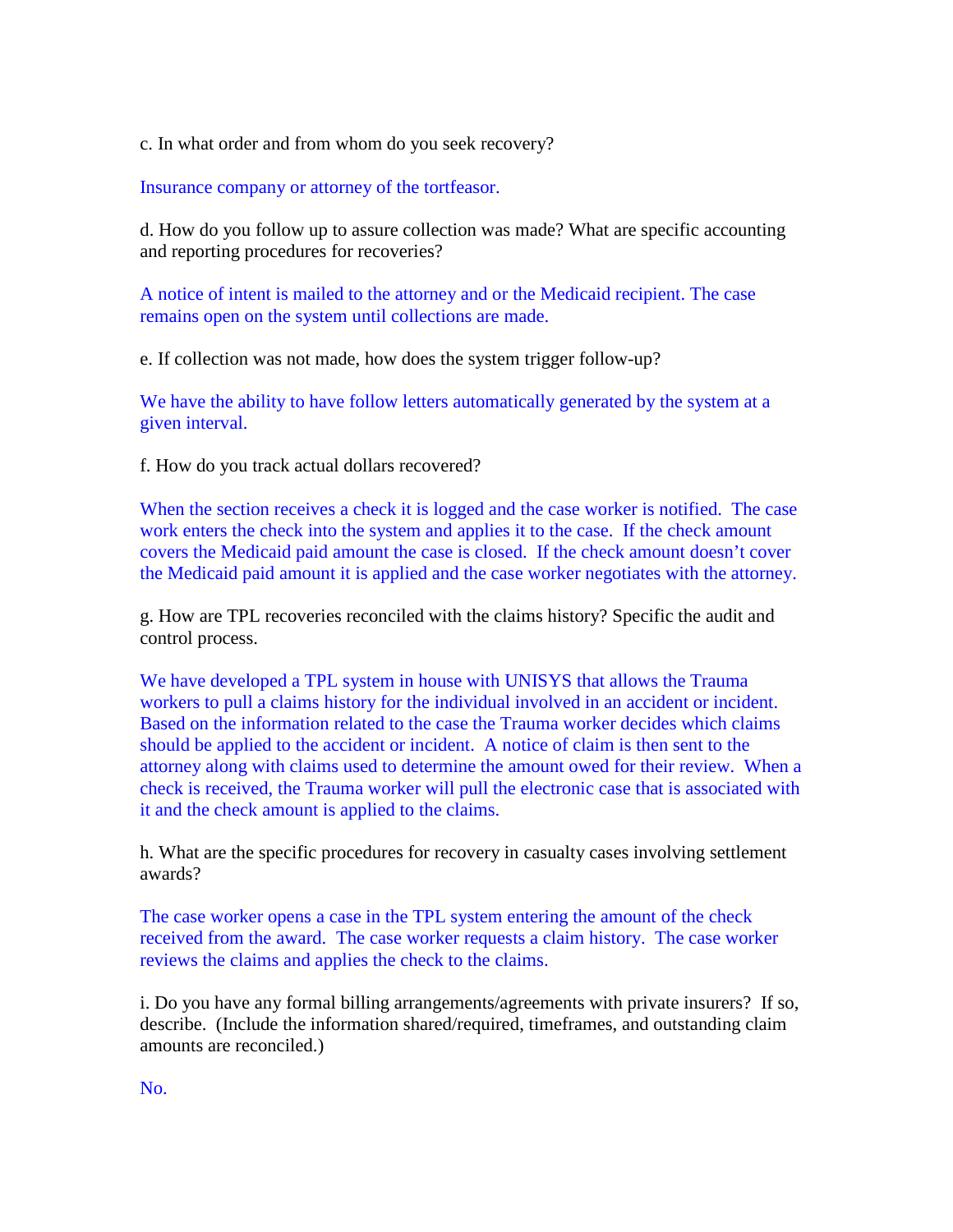#### **V. Other**

1. Do you pay premiums for health insurance policies if it is determined to be costeffective? If so, provide methodology for determining cost-effectiveness.

Yes. Louisiana incorporates a modified version of what is in the Medicaid manual. Louisiana uses the Average Annual Medicaid Cost (AAMC) by age group by gender and whether or not the person is considered disabled or normal. Louisiana uses the following eight services brackets Inpatient Hospital, Outpatient Hospital, Physician, Durable Medical Equipment, Prescription, Ambulance, Skilled Nursing Services and Home Health.

The AAMC for a particular Service Bracket in a particular demographic group is the average annual cost per Medicaid eligible in the group, for services that fall under that Service Bracket. The total average annual cost per Service Bracket comprises all eligibles of the Demographic Group, not just those who have a claim for service of that type. For example if there are 5 members in a certain demographic group, and they are all members of that group for the entire sampling period (1 year), and for a specific Service Bracket there are a total of three claims totaling \$1,500.00 for all the members of that group, then the AAMC for that Service Bracket in that demographic group for the year is not  $$1500.00 / 3 = $500.00$ , but  $$1,500.00 / 5 = $300.00$ . Simplistically, the AAMC is the total annual costs for a Service Bracket for all the members in a Demographic Group, divided by the number of members in that Group. However some Eligibles may only be members of a group for part of the year. Rather than counting the number of Eligibles who were part of the group at any time during the year, we count the number of months each Eligible spent in the group, or the number of Eligible-Months for the group as a whole. For example if there were 3 members of a certain demographic group during the year, two of whom were in the group for the whole year, but the third was only in the group for 5 months, then the total number of Eligible-Months for the group is:  $12 + 12 +$ 5 = 29 Provided that, for a specific Demographic group and Service Bracket, we have calculated the total Amount of all claims where the Recipient was in that Group on the Service Date, then we can calculate the AAMC of that Service Bracket/Demographic Group combination as follows:

Total Amount of Claims in Year for Service Bracket and Demographic Group \* 12 AAMC = Total Eligible-Months of Demographic Group. When calculating the total number of Eligible-Months for each demographic group, we must take into account the fact that members can move in and out of various groups during the year because:

- The recipient is initially certified for Medicaid partway through the year.
- The recipient has a birthday, which moves them from one Age Group to another.
- The recipient's Medicaid certification changes from one Category/Type-Case to another.
- The recipient's Medicaid certification is terminated during the year.
- The recipient's Parish of Residence changes.
- The recipient's Medicare coverage changes.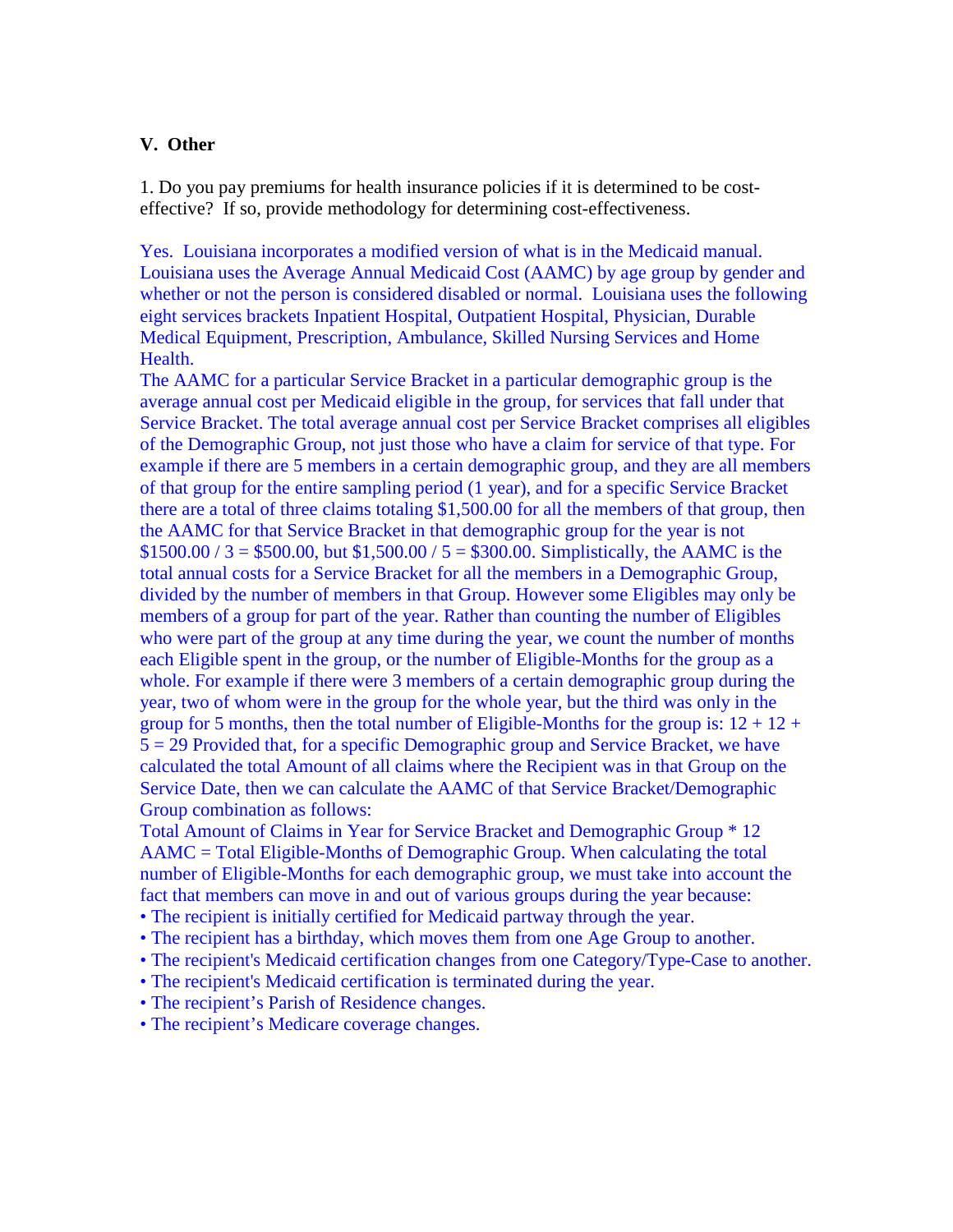Louisiana utilizes special conditions as well as the AAMC. If a person has a heart condition for example, a special condition "heart disease" is used in conjunction with the AAMC that encompasses the expenditures related to that specific condition.

Louisiana also uses historical costs of the Medicaid recipient in determining the cost effectiveness. For example, if claims from the prior year indicate that Medicaid spent \$8,000 for the child but the AAMC is only \$2,100, we will use the prior year expenditure in our determination.

Step 1 - Policy information – is gathered and enter into the system effective date, premium amount, and the covered services.

Step 2 – Medicaid cost for covering the recipient without private insurance. As described above this is determined via the AAMC and or special condition or historical costs.

Step 3 – Medicaid costs for included services. The case worker selects all of the service brackets listed above that are covered by the insurance policy.

Step 4 – Group health plan costs for included services. Louisiana uses the national factor of 1.30.

Step 5 – Adjustment for coinsurance and deductibles amounts. Louisiana uses the average employer payment rate of 75 percent.

Step 6 – Administrative costs. Louisiana uses \$100 per Medicaid recipient within a single case.

|                                          | <b>Total</b> | Smith, Lauren | Smith, John | <b>Smith, Katie</b> |
|------------------------------------------|--------------|---------------|-------------|---------------------|
| <b>Cost of Medicaid Only Coverage</b>    |              |               |             |                     |
| <b>AAMC</b> Breakdown                    |              |               |             |                     |
| Ambulance                                | 20.00        | 5.00          | 10.00       | 5.00                |
| <b>Inpatient Hospital</b>                | 1,300.00     | 500.00        | 500.00      | 300.00              |
| <b>Outpatient Hospital</b>               | 400.00       | 200.00        | 100.00      | 100.00              |
| Physician                                | 2,800.00     | 1,300.00      | 750.00      | 750.00              |
| <b>Skilled Nursing</b>                   | 20.00        | 15.00         | 2.50        | 2.50                |
| <b>DME</b>                               |              |               |             |                     |
| RX                                       | 500.00       | 300.00        | 100.00      | 100.00              |
| <b>Home Health</b>                       | 900.00       | 400.00        | 250.00      | 250.00              |
| <b>Total AAMC</b>                        | \$5,940.00   | \$2,720.00    | \$1,712.50  | \$1,507.50          |
| <b>Special Condition Cost Breakdown</b>  |              |               |             |                     |
| Pregnancy                                | 5,000.00     | 5,000.00      |             |                     |
| <b>Dialysis</b>                          | 1,500.00     |               | 1,500.00    |                     |
| <b>Total Special Condition</b>           | 6,500.00     |               |             |                     |
|                                          |              |               |             |                     |
| <b>Total Cost Medicaid-only Coverage</b> | \$11,440.00  | \$7,720.00    | \$2,212.50  | \$1,507.50          |

Step 7 – Compare the cost under the group health plan to those costs under Medicaid.